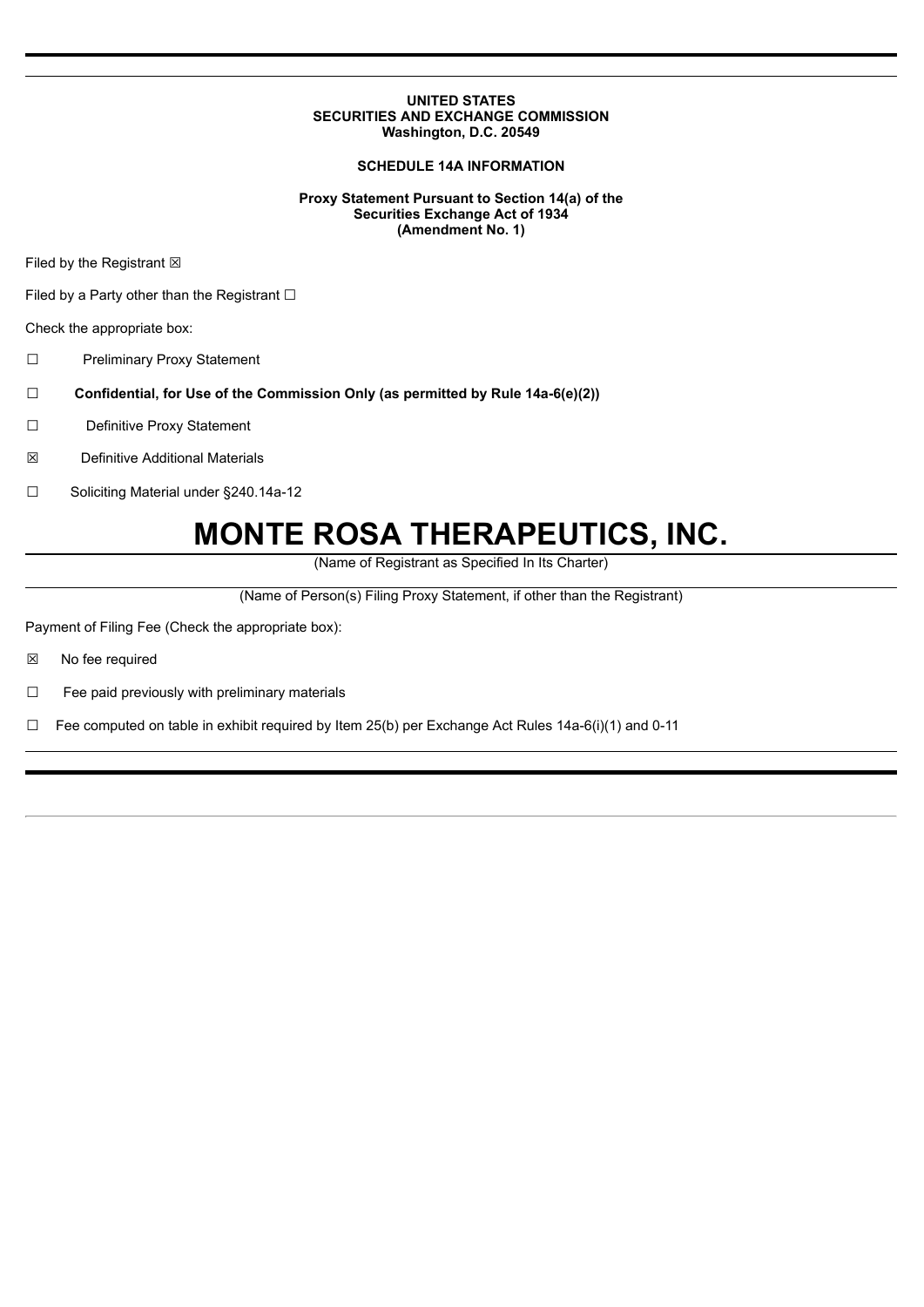

#### **MONTE ROSA THERAPEUTICS, INC. 645 Summer Street, Suite 102 Boston, MA 02210**

#### **2022 ANNUAL MEETING OF STOCKHOLDERS**

#### **To be held online on June 15, 2022 at www.proxydocs.com/GLUE**

## **EXPLANATORY NOTE**

On April 27, 2022, Monte Rosa Therapeutics, Inc., or the Company, filed its Definitive Proxy Statement on Schedule 14A, or the Proxy Statement, and filed the related Proxy Card on April 28, 2022 for the Company's 2022 Annual Meeting of Stockholders, or the Annual Meeting, with the Securities and Exchange Commission, or the SEC, to be held virtually at www.proxydocs.com/GLUE on Wednesday June 15, 2022, at 1:00 p.m. Eastern Time.

The Company is filing this Supplement to the Proxy Statement solely to revise our initial disclosure regarding our Non-Employee Executive Compensation Policy to reflect events occurring after the date of the Proxy Statement and to update disclosures in the definitive proxy statement that may have been affected by such subsequent events.

Other than the revised language in this Supplement, no other changes have been made to the Proxy Statement or the Proxy Card and they continue to be in full force and effect as originally filed and the Board of Directors continues to seek the vote of Company stockholders to be voted on at the Annual Meeting as recommended in the original filing.

**EXCEPT AS DESCRIBED IN THIS SUPPLEMENT, THE INFORMATION PROVIDED IN THE PROXY STATEMENT CONTINUES TO APPLY. TO THE EXTENT THAT INFORMATION IN THIS SUPPLEMENT DIFFERS FROM OR UPDATES INFORMATION CONTAINED IN THE PROXY STATEMENT, THE INFORMATION IN THIS SUPPLEMENT IS MORE CURRENT. THE PROXY STATEMENT CONTAINS ADDITIONAL INFORMATION. THIS SUPPLEMENT SHOULD BE READ IN CONJUNCTION WITH THE PROXY STATEMENT.**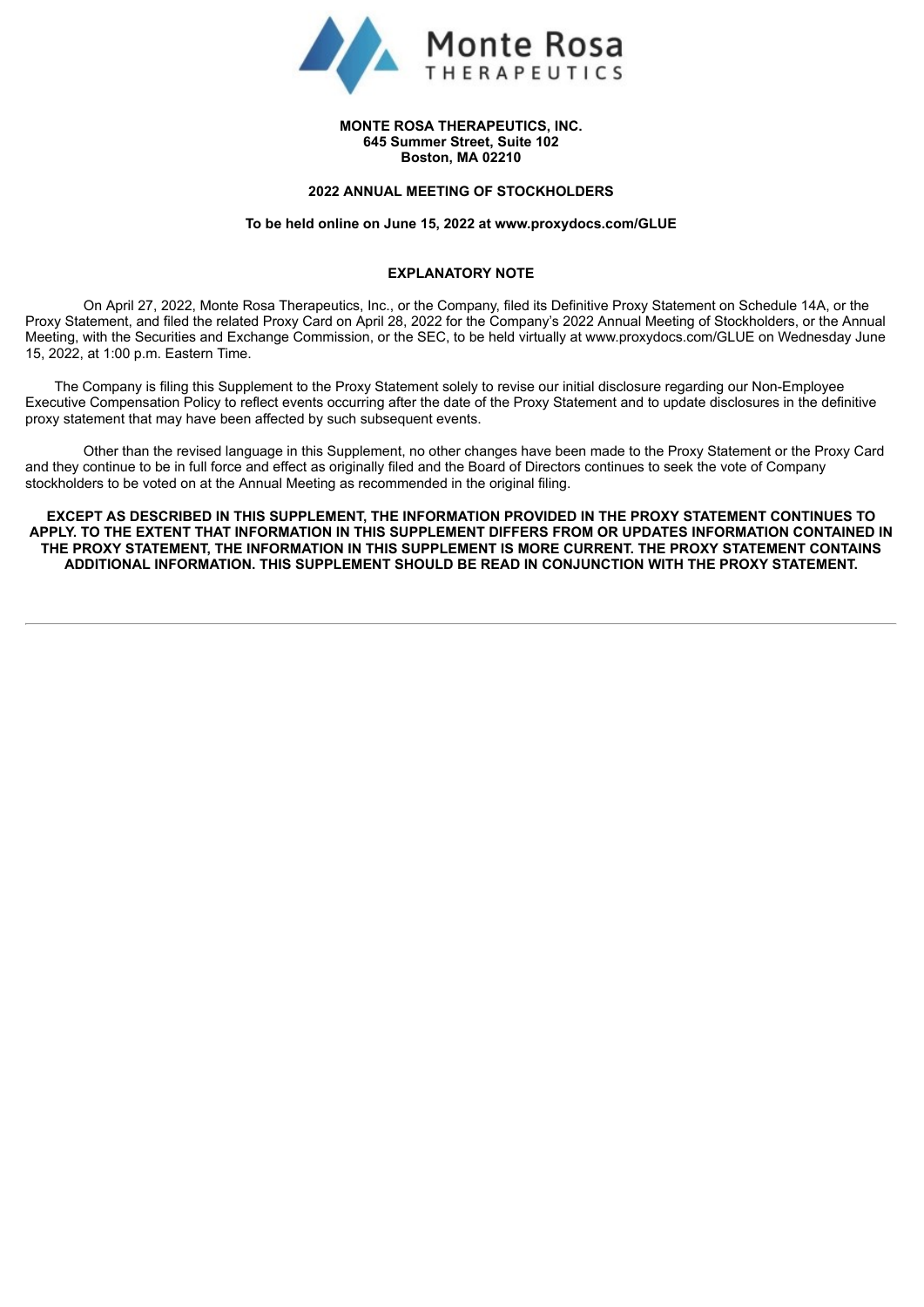The Section titled "Corporate Governance – Non-Employee Director Compensation Policy" on page 20 of the Proxy Statement is amended in its entirety as follows:

# **Non-Employee Director Compensation Policy**

Prior to our initial public offering in June 2021, we paid each of Kimberly Blackwell, M.D. and Christine Siu an annual retainer for services as a member of our board of directors equal to \$35,000 and paid no other cash fees to any other non-employee directors. Each of Dr. Blackwell and Ms. Siu also received an option to purchase 28,850 shares of our common stock upon her appointment to the board of directors. Subject to the director's continuous service on our board of directors, these stock options vest 25% on the applicable vesting commencement date and in 36 equal monthly installments monthly thereafter, subject to 100% acceleration upon a change of control. No other non-employee directors were eligible to receive any equity awards for service as a member of our board of directors prior to our initial public offering.

In connection with our initial public offering and upon the recommendation of our compensation, nomination and corporate governance committee, we implemented a formal policy pursuant to which we pay our non-employee directors a cash retainer for service on the board of directors and for service on each committee on which the director is a member. The chairman of each committee receives a higher retainer for such service. The fees paid to non-employee directors for service on the board of directors and for service on each committee of the board of directors on which the director is a member are as follows:

| <b>Annual Retainer for Board Membership</b>                                                             |        |
|---------------------------------------------------------------------------------------------------------|--------|
| Annual service on the board of directors                                                                | 35,000 |
| Additional compensation for service as non-executive chair of the board of directors                    | 30,000 |
| <b>Additional Annual Retainer for Committee Membership</b>                                              |        |
| Annual service as member of the audit committee (other than chair)                                      | 7.500  |
| Annual service as chair of the audit committee                                                          | 15.000 |
| Annual service as member of the compensation, nomination and corporate governance committee (other than |        |
| chair)                                                                                                  | 7,500  |
| Annual service as chair of the compensation, nomination and corporate governance committee              | 15.000 |

We also reimburse our non-employee directors for reasonable out-of-pocket expenses incurred by our non-employee directors in connection with attending our meetings of the board of directors and committees thereof.

In addition, each new non-employee director elected to our board of directors will be granted an option to purchase 30,000 shares of our common stock on the date of such director's election or appointment to the board of directors, which will vest ratably in thirty-six (36) equal monthly installments following the grant date, subject to the director's continued service on our board of directors through such vesting date. On the date of each annual meeting of stockholders of our company, each continuing non-employee director will be granted an option to purchase 15,000 shares of our common stock, which will vest in full upon the earlier to occur of the first anniversary of the date of grant or the date of the next annual meeting, subject to the director's continued service on our board of directors through such vesting date, subject to 100% acceleration upon a change in control.

This program is intended to provide a total compensation package that enables us to attract and retain qualified and experienced individuals to serve as directors and to align our directors' interests with those of our stockholders.

Employee directors receive no additional compensation for their service as a director.